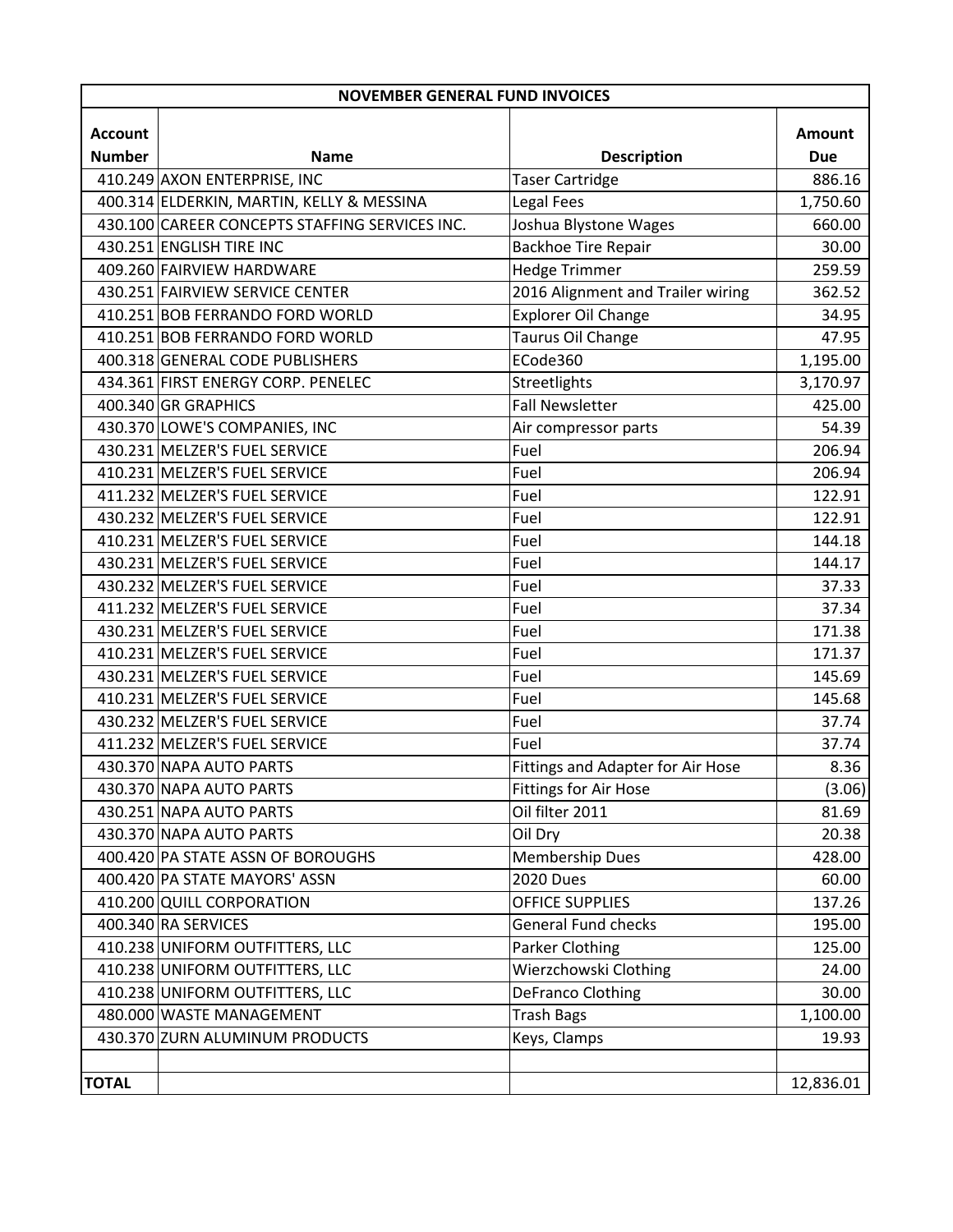| <b>NOVEMBER SEWER FUND INVOICES</b> |                                    |                                          |               |  |  |  |
|-------------------------------------|------------------------------------|------------------------------------------|---------------|--|--|--|
| <b>Account</b>                      |                                    |                                          | <b>Amount</b> |  |  |  |
| <b>Number</b>                       | <b>Name</b>                        | <b>Description</b>                       | <b>Due</b>    |  |  |  |
|                                     | 429.370 ACE VIKING ELECTRIC MOTOR  | <b>Test Hydromatic Pump</b>              | 320.00        |  |  |  |
|                                     | 429.370 CERTIFIED LABORATORIES     | Oil for the Sludge Press                 | 926.67        |  |  |  |
|                                     | 429.371 D & B CUSTOM WIRING, INC.  | Edgepark Lift station Auto Dialer Repair | 883.65        |  |  |  |
|                                     | 429.370 D & B CUSTOM WIRING, INC.  | <b>RBC Start Replacement</b>             | 1,693.65      |  |  |  |
| 429.318 DEP                         |                                    | <b>Storage Tank Registration/Permit</b>  | 125.00        |  |  |  |
|                                     | 429.301 ENVIRONMENTAL LAB          | Nitrogen Sample                          | 74.95         |  |  |  |
|                                     | 429.301 ENVIRONMENTAL SERVICE LAB  | Nitrogen Sample                          | 74.95         |  |  |  |
|                                     | 429.301 ENVIRONMENTAL SERVICE LAB  | Nitrogen Sample                          | 74.95         |  |  |  |
|                                     | 429.370 FAIRVIEW HARDWARE          | Sump Pump and Parts                      | 159.60        |  |  |  |
|                                     | 492.081 SEWER AUTHORITY            | 2001 Upgrade                             | 3,205.60      |  |  |  |
|                                     | 471.700 SEWER AUTHORITY            | 2018 Upgrade                             | 21,743.12     |  |  |  |
|                                     | 429.301 MCKEAN TOWNSHIP WWTP       | Lab Fees                                 | 1,250.00      |  |  |  |
|                                     | 429.301 MCKEAN TOWNSHIP WWTP       | Lab Fees                                 | 1,000.00      |  |  |  |
|                                     | 429.370 NAPA AUTO PARTS            | Jetter Trailer Wire                      | 16.19         |  |  |  |
|                                     | 429.370 NAPA AUTO PARTS            | Brake Line Clip, Brake Line, Brake Hose  | 36.35         |  |  |  |
|                                     | 429.370 NAPA AUTO PARTS            | Brake clip & hose lock, Bleeder Screw    | 4.48          |  |  |  |
|                                     | 429.370 NAPA AUTO PARTS            | <b>Brake Line</b>                        | 11.19         |  |  |  |
|                                     | 429.370 NAPA AUTO PARTS            | Bleeder Screw, Blot Grip Set             | 23.98         |  |  |  |
|                                     | 429.370 NAPA AUTO PARTS            | Oil dry, Throttle Cleaner, Spark Plug    | 15.57         |  |  |  |
|                                     | 429.310 PENN OHIO WASTE PROCESSING | 20 Yard/14.22 Ton Disposal               | 1,015.41      |  |  |  |
|                                     | 429.310 PENN OHIO WASTE PROCESSING | 20 Yard/13.27 Ton Disposal               | 975.97        |  |  |  |
|                                     | 429.310 PENN OHIO WASTE PROCESSING | 20 Yard/ 14.99 Ton Disposal              | 1,047.38      |  |  |  |
|                                     | 429.310 PENN OHIO WASTE PROCESSING | 20 Yard/14.78 Ton disposal               | 1,038.67      |  |  |  |
|                                     | 429.225 USA BLUE BOOK              | Lab Supplies                             | 731.69        |  |  |  |
|                                     |                                    |                                          |               |  |  |  |
| <b>TOTAL</b>                        |                                    |                                          | 36,449.02     |  |  |  |